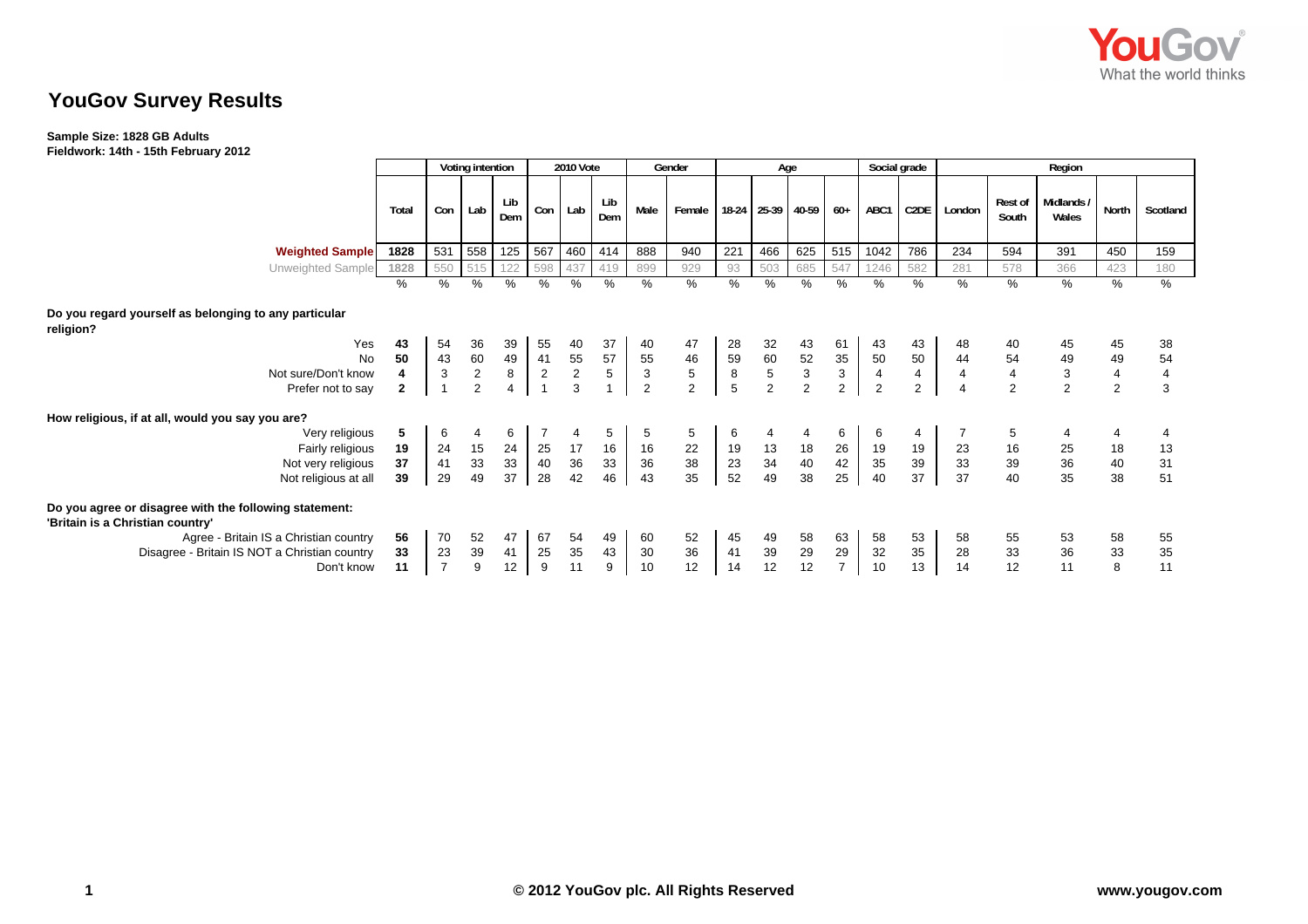

# **YouGov Survey Results**

### **Sample Size: 1828 GB Adults Fieldwork: 14th - 15th February 2012**

|                                                                                            |              |              |                 | Belong to a particular religion? | How religious would you say you are? |                         |                         |                                      |                                          |                                                    |                                                           |
|--------------------------------------------------------------------------------------------|--------------|--------------|-----------------|----------------------------------|--------------------------------------|-------------------------|-------------------------|--------------------------------------|------------------------------------------|----------------------------------------------------|-----------------------------------------------------------|
|                                                                                            | Total        | Yes          | <b>No</b>       | Christian (all<br>denominations) | Very or fairly<br>religious          | Not very<br>religious   | Not at all<br>religious | Britain IS a<br>Christian<br>country | Britain IS NOT a<br>Christian<br>country | <b>Britain SHOULD</b><br>be a Christian<br>country | <b>Britain SHOULD</b><br>NOT be a<br>Christian<br>country |
| <b>Weighted Sample</b>                                                                     | 1828         | 793          | 919             | 684                              | 437                                  | 680                     | 711                     | 822                                  | 440                                      | 871                                                | 306                                                       |
| Unweighted Sample                                                                          | 1828         | 800          | 910             | 692                              | 446                                  | 670                     | 712                     | 845                                  | 441                                      | 879                                                | 317                                                       |
|                                                                                            | %            | %            | $\overline{\%}$ | %                                | $\%$                                 | $\overline{\%}$         | $\overline{\%}$         | %                                    | $\%$                                     | %                                                  | $\frac{9}{6}$                                             |
| Do you regard yourself as belonging to any particular<br>religion?                         |              |              |                 |                                  |                                      |                         |                         |                                      |                                          |                                                    |                                                           |
| Yes                                                                                        | 43           | 100          | 0               | 100                              | 90                                   | 53                      | 5                       | 56                                   | 30                                       | 59                                                 | 18                                                        |
| <b>No</b>                                                                                  | 50           | $\mathbf{0}$ | 100             | $\mathbf 0$                      | 6                                    | 36                      | 91                      | 39                                   | 65                                       | 36                                                 | 77                                                        |
| Not sure/Don't know                                                                        | 4            | $\mathbf 0$  | $\mathbf 0$     | $\mathbf 0$                      | $\overline{c}$                       | $\overline{7}$          | $\mathbf 2$             | 3                                    | 4                                        | $\ensuremath{\mathsf{3}}$                          | $\overline{4}$                                            |
| Prefer not to say                                                                          | $\mathbf{2}$ | $\mathbf 0$  | 0               | $\Omega$                         | $\mathbf{1}$                         | $\overline{\mathbf{4}}$ | $\overline{1}$          | $\overline{2}$                       |                                          | $\overline{1}$                                     |                                                           |
| How religious, if at all, would you say you are?                                           |              |              |                 |                                  |                                      |                         |                         |                                      |                                          |                                                    |                                                           |
| Very religious                                                                             | 5            | 11           | $\mathbf 0$     | 9                                | 21                                   | 0                       | 0                       | 5                                    | 6                                        | 6                                                  | 3                                                         |
| Fairly religious                                                                           | 19           | 39           | 3               | 39                               | 79                                   | $\mathbf 0$             | $\mathbf 0$             | 23                                   | 14                                       | 25                                                 | 10                                                        |
| Not very religious                                                                         | 37           | 45           | 27              | 48                               | 0                                    | 100                     | $\mathbf 0$             | 43                                   | 30                                       | 45                                                 | 20<br>67                                                  |
| Not religious at all                                                                       | 39           | 5            | 70              | $\overline{4}$                   | $\mathbf 0$                          | $\mathbf 0$             | 100                     | 28                                   | 50                                       | 24                                                 |                                                           |
| Do you agree or disagree with the following statement:<br>'Britain is a Christian country' |              |              |                 |                                  |                                      |                         |                         |                                      |                                          |                                                    |                                                           |
| Agree - Britain IS a Christian country                                                     | 56           | 72           | 43              | 74                               | 66                                   | 65                      | 41                      | 100                                  | 0                                        | 78                                                 | 11                                                        |
| Disagree - Britain IS NOT a Christian country                                              | 33           | 23           | 43              | 22                               | 28                                   | 27                      | 43                      | 0                                    | 100                                      | 19                                                 | 82                                                        |
| Don't know                                                                                 | 11           | 5            | 14              | 4                                | 6                                    | 8                       | 17                      | $\mathbf 0$                          | $\mathbf 0$                              | 3                                                  | $\overline{7}$                                            |
|                                                                                            |              |              |                 |                                  |                                      |                         |                         |                                      |                                          |                                                    |                                                           |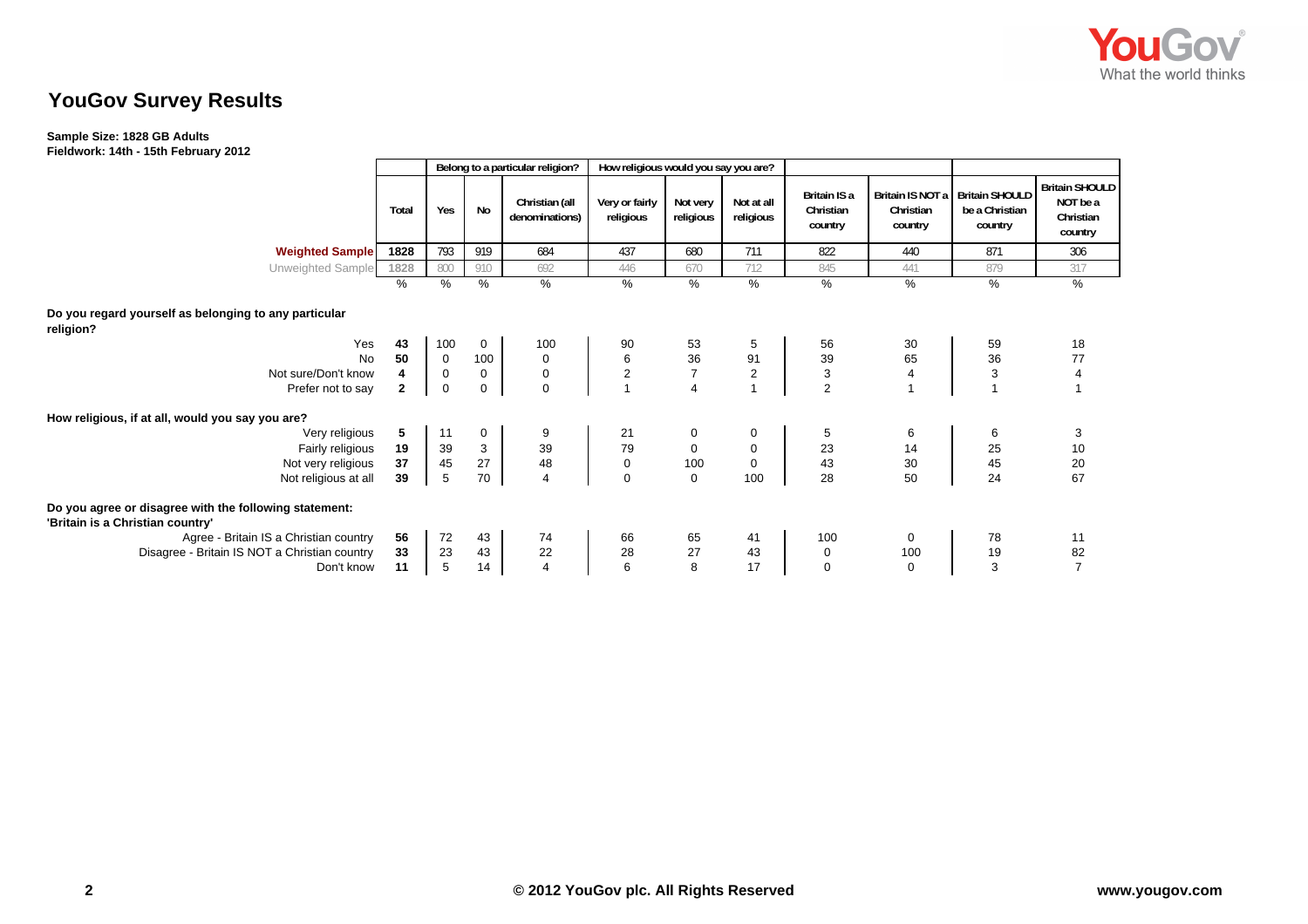

## **Fieldwork: 14th - 15th February 2012**

| $1.00$ and $1.001$ and $1.001$ and $1.001$ and $1.001$ and $1.001$ and $1.001$ and $1.001$ and $1.001$ and $1.001$ and $1.001$ and $1.001$ and $1.001$ and $1.001$ and $1.001$ and $1.001$ and $1.001$ and $1.001$ and $1.001$ |          | Voting intention |          |            |                 | 2010 Vote |            |          | Social grade<br>Gender<br>Age |          |                   |          |          | Region   |          |          |                         |                    |          |          |
|--------------------------------------------------------------------------------------------------------------------------------------------------------------------------------------------------------------------------------|----------|------------------|----------|------------|-----------------|-----------|------------|----------|-------------------------------|----------|-------------------|----------|----------|----------|----------|----------|-------------------------|--------------------|----------|----------|
|                                                                                                                                                                                                                                | Total    | Con              | Lab      | Lib<br>Dem | Con             | Lab       | Lib<br>Dem | Male     | Female                        |          | 18-24 25-39 40-59 |          | $60+$    | ABC1     | C2DE     | London   | <b>Rest of</b><br>South | Midlands/<br>Wales | North    | Scotland |
| <b>Weighted Sample</b>                                                                                                                                                                                                         | 1828     | 531              | 558      | 125        | 567             | 460       | 414        | 888      | 940                           | 221      | 466               | 625      | 515      | 1042     | 786      | 234      | 594                     | 391                | 450      | 159      |
| Unweighted Sample                                                                                                                                                                                                              | 1828     | 550              | 515      | 122        | 598             | 437       | 419        | 899      | 929                           | 93       | 503               | 685      | 547      | 1246     | 582      | 281      | 578                     | 366                | 423      | 180      |
|                                                                                                                                                                                                                                | %        | %                | $\%$     | $\%$       | $\overline{\%}$ | $\%$      | $\%$       | %        | $\frac{0}{6}$                 | %        | $\%$              | %        | $\%$     | %        | %        | $\%$     | $\%$                    | $\frac{9}{6}$      | $\%$     | %        |
| Do you agree or disagree with the following statement:<br>'Britain should be a Christian country'<br>Agree - Britain SHOULD be a Christian country                                                                             | 61       | 77               | 53       | 47         | 77              | 56        | 51         | 62       | 60                            | 41       | 45                | 64       | 79       | 60       | 62       | 56       |                         | 59                 | 66       | 56       |
| Disagree - Britain SHOULD NOT be a Christian country                                                                                                                                                                           | 22       | 11               | $30\,$   | 38         | 10              | 25        | $32\,$     | 23       | 20                            | 39       |                   | 18       | 11       | 24       | 18       | 25       | 21                      | 21                 | 20       | 24       |
| Don't know                                                                                                                                                                                                                     | 18       | 12               | 17       | 15         | 12              | 19        | 17         | 15       | 20                            | 20       | $\frac{30}{25}$   | 18       | 11       | 16       | 20       | 18       | 18                      | 20                 | 14       | 20       |
| Which of the following comes closest to your view?<br>Councils SHOULD hold prayers as part of formal council<br>meetings<br>Councils SHOULD NOT hold prayers as part of formal council<br>meetings                             | 26<br>55 | 34<br>48         | 20<br>62 | 28<br>59   | 38<br>43        | 23<br>57  | 19<br>65   | 26<br>56 | 25<br>53                      | 14<br>64 | 14<br>64          | 27<br>54 | 40<br>44 | 24<br>59 | 28<br>49 | 24<br>55 | 24<br>56                | 30<br>49           | 28<br>53 | 16<br>67 |
| Don't know                                                                                                                                                                                                                     | 20       | 18               | 18       | 13         | 18              | 20        | 16         | 17       | 22                            | 22       | 22                | 20       | 16       | 17       | 23       | 21       | 20                      | 21                 | 19       | 18       |
| Regardless of whether you think councils should or<br>should not hold prayers, which of the following comes<br>closest to your view?                                                                                           |          |                  |          |            |                 |           |            |          |                               |          |                   |          |          |          |          |          |                         |                    |          |          |
| Councils should BE ALLOWED to hold prayers as part of<br>formal council meetings                                                                                                                                               | 55       | 66               |          | 49         | 67              | 50        | 49         | 54       | 56                            | 58       | 44                | 52       | 67       | 55       | 55       | 48       | 55                      | 59                 | 59       | 42       |
| Councils should NOT BE ALLOWED to hold prayers as part of<br>formal council meetings                                                                                                                                           | 34       | 27               | 42       | 42         | 26              | 38        | 42         | 36       | 32                            | 28       | 39                | 37       | 28       | 36       | 31       | 41       | 35                      | 27                 | 33       | 41       |
| Don't know                                                                                                                                                                                                                     | 11       | 6                | 12       | 9          |                 | 12        | 10         | 10       | 13                            | 14       | 17                | 11       | 5        | 9        | 14       | 11       | 10                      | 14                 | 8        | 17       |